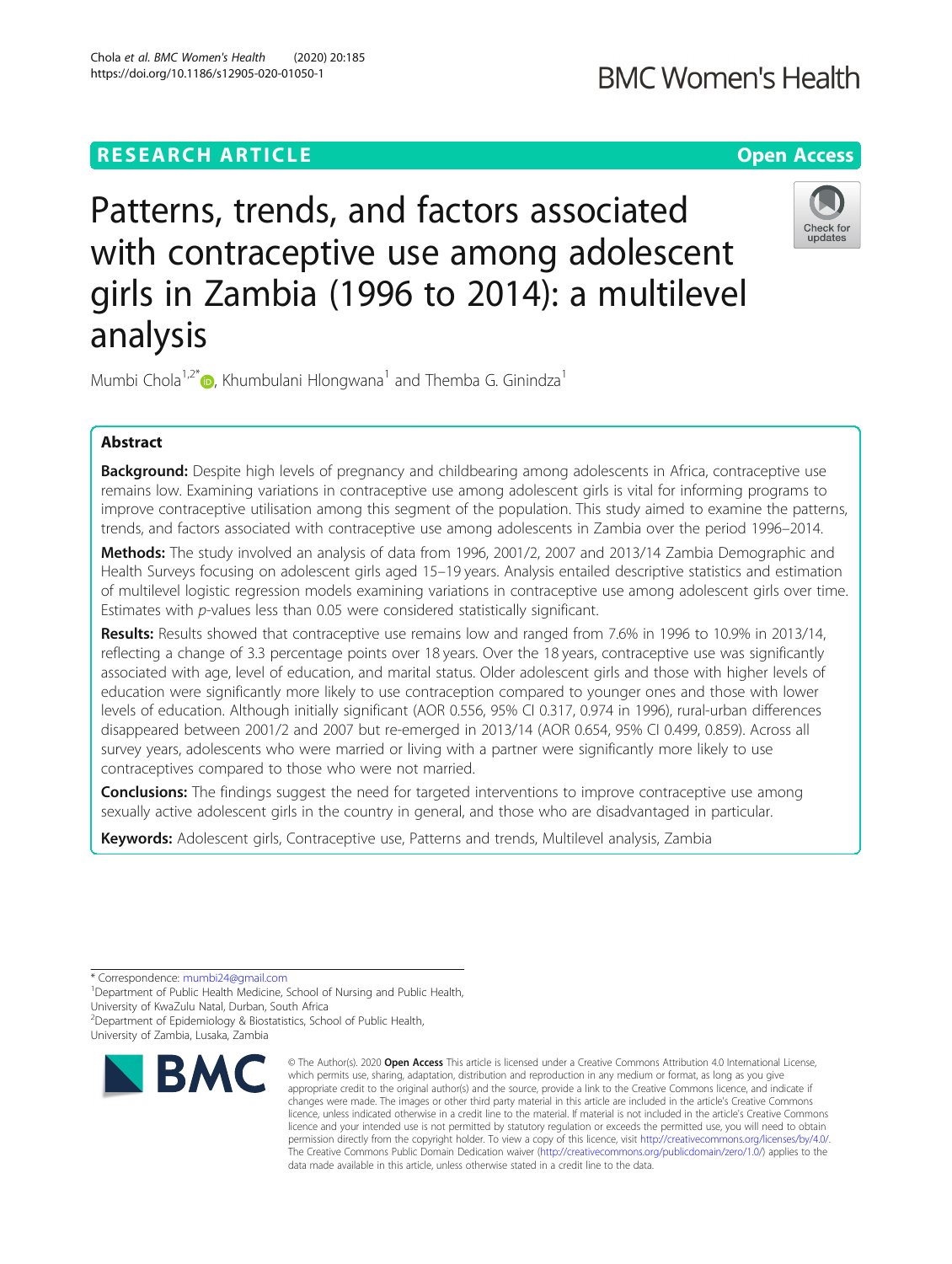# Background

The World Health Organisation (WHO) estimated that every year, approximately 21 million girls between the ages of 15 and 19 years, and 2 million girls aged below 15 years become pregnant in developing regions, with an estimated 16 million girls between ages 15 and 19 years and 2.5 million girls below the age 16 years giving birth [[1\]](#page-9-0). Approximately half of these pregnancies (49%), reported among adolescents between ages 15–19 who live in low-income regions, are unintended, and over 50% result in abortions, usually under unsafe conditions [[2\]](#page-9-0). WHO further states that although the global birth rate among adolescents reduced to 47 births per 1000 women in 2015 from 65 births per 1000 women in 1990, the adolescent population continues to grow globally and adolescent pregnancies are also projected to increase by 2030, with West and Central Africa and Eastern and Southern Africa experiencing the most substantial increases [[1\]](#page-9-0). Projections also show that the number of adolescent mothers will reach a high of 86 million by 2030 [\[3](#page-9-0)].

Pregnancies among adolescent girls have serious consequences which can significantly affect the lives of the adolescent mothers and those of the children. Early and unintended pregnancies among adolescents have been associated with adverse health, educational, social, and economic outcomes [[4](#page-9-0)]. The impact on adolescent mothers includes risks of maternal death, illness, and disability such as obstetric fistula, complications of unsafe abortion, sexually transmitted infections; including HIV, and health risks to infants [[5\]](#page-9-0). About 70,000 adolescent girls in low-income countries (LICs) die annually of causes related to pregnancy and childbirth [\[5\]](#page-9-0). Among adolescent girls aged 15–19 years in LICs, pregnancy and childbirth complications are the second leading cause of death, and babies born to these mothers have increased health risks compared to those born to older women [\[2](#page-9-0)]. Early and unintended pregnancy disrupts adolescent girls' schooling, thus affecting their future economic opportunities, including reducing job market opportunities [\[5,](#page-9-0) [6\]](#page-9-0). The effects of adolescent childbearing also extend to the health of babies with higher perinatal deaths and low birth weight among children born to mothers aged below 20 years [[5](#page-9-0)–[7](#page-9-0)].

Despite the high rates of pregnancies and births among adolescents, contraceptive use among this segment of the population remains low globally, particularly in LICs, such as those in Africa  $[8-10]$  $[8-10]$  $[8-10]$ . Evidence shows that contraceptive prevalence rate (CPR) among adolescent females aged 15–19 years in LICs is 21% for all methods (modern and traditional) [\[8](#page-9-0), [11](#page-9-0), [12\]](#page-9-0). The low use of contraception among adolescents occurs against the backdrop of evidence that using family planning methods has benefits that could reduce some of the negative consequences of adolescent pregnancy and childbearing. These benefits include the freedom to decide how many children to have and child spacing, improvements in health-related outcomes, such as a reduction in maternal mortality and infant mortality [[13](#page-9-0)–[15](#page-9-0)] and improvements in schooling and economic outcomes [\[16](#page-10-0), [17](#page-10-0)].

Studies show that various factors influence adolescents' decision making regarding whether or not to use contraceptives. These include individual; family, societal or peer; health system; and cultural and religious factors. This paper focuses on individual-level factors, which include education  $[10, 18, 19]$  $[10, 18, 19]$  $[10, 18, 19]$  $[10, 18, 19]$  $[10, 18, 19]$ , knowledge of contraceptives [\[20](#page-10-0), [21\]](#page-10-0), fear, shame, myths and stigma [[22](#page-10-0), [23](#page-10-0)] and fear of side effects and adverse reactions [[24,](#page-10-0) [25\]](#page-10-0).

In Zambia, contraceptive use among adolescents remains low despite the evidence showing almost universal knowledge of at least one modern contraceptive method [[26\]](#page-10-0). Statistics show that contraceptive prevalence among women 15–49 years has been increasing over time in the country. Estimates, for instance, show that use of any method among currently married women increased from 15.2% in 1992 to 49.0% in 2013–14 while use of modern methods increased from 8.9 to 44.8% over the same period [\[26\]](#page-10-0). Among adolescents, contraceptive use remains low with only 10.2% using any modern contraceptive method in 2013/14 [\[26](#page-10-0)]. There is limited understanding of the patterns and trends of contraceptive use among adolescents and associated individual-level factors and how these have changed over the past two decades. The aim of this study was to examine the patterns, trends, and factors associated with contraceptive use among adolescents in Zambia over the period 1996 to 2014.

# Methods

This study involved an analysis of cross-sectional data from four Zambia Demographic and Health Surveys (1996, 2001/2, 2007 and 2013/14). The Zambia Demographic and Health Survey (ZDHS) is a nationally representative sample survey of Zambian households. The main objective of the ZDHS is to provide information on fertility levels and trends, mortality, family planning, as well as indicators on maternal and child health including HIV/AIDS [[26](#page-10-0)]. The sample for the ZDHS is designed to provide estimates of population and health indicators at the national and provincial levels [\[26](#page-10-0)]. The sample design allows for specific indicators, such as contraceptive use, to be calculated for all provinces in Zambia. The sampling frame used for the ZDHS is usually adopted from the Census of Population and Housing of the Republic of Zambia (CPH) provided by the Central Statistical Office.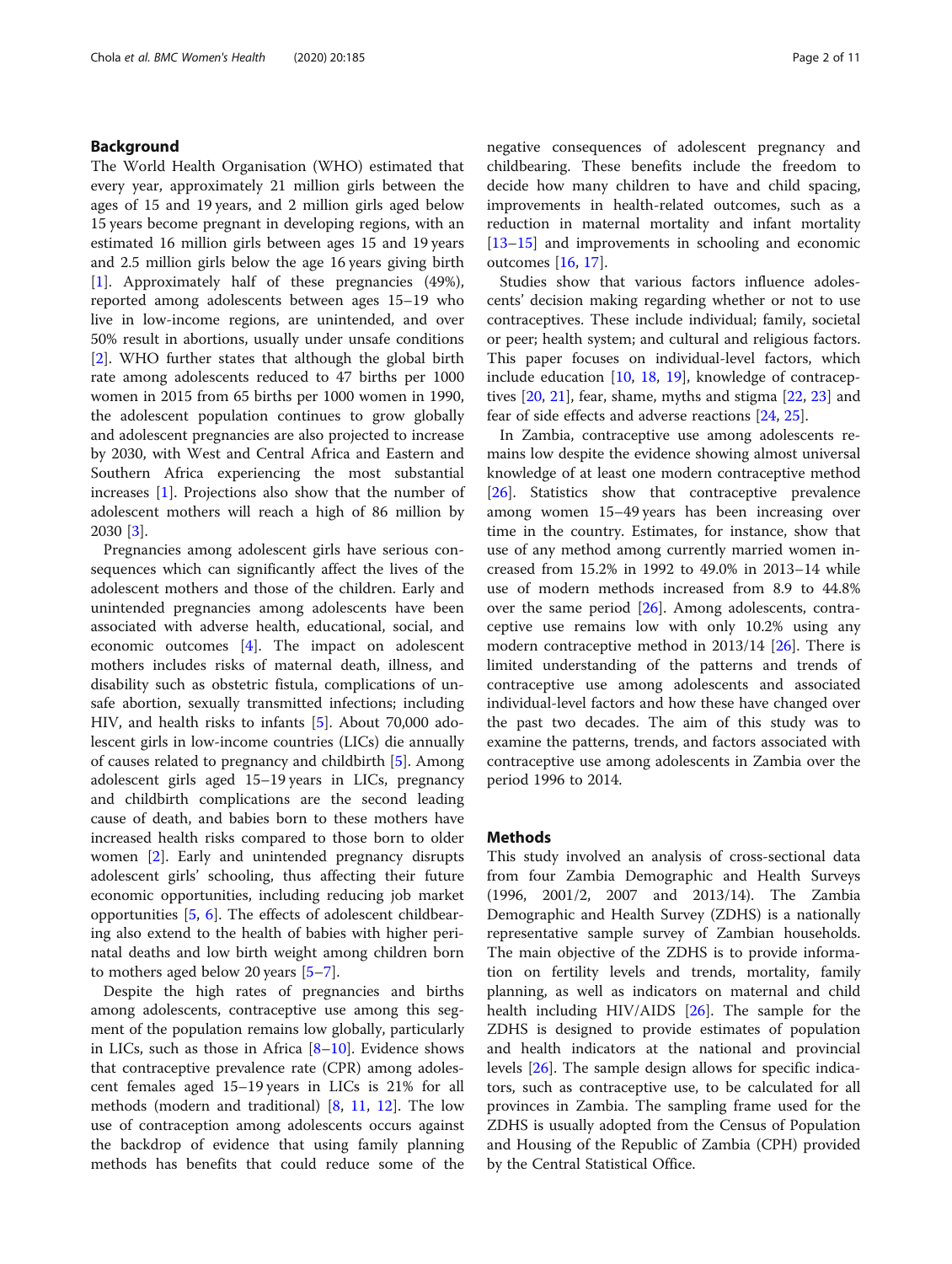A representative sample of households was drawn for all the ZDHS surveys using a two-stage stratified cluster sample design, with Enumeration Areas (EAs) (or clusters) selected during the first stage and households selected during the second stage. The sample was stratified in two stages from the CPH frames (1990, 2000 and 2010). Stratification was achieved by dividing every province into urban and rural areas. Provinces were stratified into 18 strata in earlier surveys and 20 strata in the 2013/14 survey. Samples were selected independently in every stratum through a two-stage selection process. Stratification and proportional allocation were achieved, at all lower geographical/administrative levels, by sorting the sampling frame according to the geographical/administrative order and using a probability proportional to size selection process in the first stage. All women and men aged, 15–49 and 15–59 respectively, who were either permanent residents of the households in the sample or were visitors present in the household on the night before the survey, were eligible for interview [[26\]](#page-10-0).

The target population in this study included adolescent girls aged 15–19 years captured in the ZDHS surveys. All those who responded to the question on current contraceptive method were included in the analysis. Current use of a contraceptive method, which was the dependent variable, was recoded into a binary outcome, those currently using and those not using any method. Explanatory variables included in the analysis were age, type of place of residence, province, highest level of education, marital status at the time of interview, literacy, and knowledge of any contraceptive method (Table 1). Since the ZDHS involved more than one level of stratification, analysis took into account cluster and household variables. Adolescents who had never had sex were excluded from the analysis.

Table 1 Definition of variables

Data from the four ZDHS surveys were combined by appending the data sets from 1996, 2001/2 and 2007 to the 2013/14 ZDHS. We started by conducting descriptive analysis and presented the results as proportions. Where appropriate, Chi-square and Fischer's exact tests were used to test for the significance of association between the outcome and explanatory variables. We then conducted multilevel multivariate logistic regression analysis – factoring in random effects–to determine the predictors of contraceptive use. Analysis was conducted using Stata 15/MP (StataCorp LLC) and estimates with p-value less than 0.05 were considered statistically significant.

# Results

# Sample characteristics

A total of 9072 adolescent girls were included in the analysis across the four ZDHS surveys. The majority (41%) were from the 2013/14 ZDHS while 18% were from the 2007 survey, 20% from the 2001/2 survey and 22% from the 1996 survey. Table [2](#page-3-0) shows the distribution of adolescent girls included in the analysis by background characteristics across the survey years.

Overall, contraceptive use over the 18 years has been low, with only 9.8% of adolescent girls aged between 15 and 19-years using contraceptives (Table [2\)](#page-3-0). This ranged from 7.6% in 1996 to 10.9% in 2013/14, reflecting a 3.3 percentage point change over 18 years ( $p < 0.01$ ). The distribution of respondents across ages ranged from 18.1 to 23.2% over the survey years. Regarding marital status, the proportion of adolescents who reported being married declined from 24.8% in 1996 to 15.1% in 2013/ 14 (Table [2\)](#page-3-0). However, 19.3% of adolescent girls interviewed over the 18-year period from 1996 to 2014 were married at the time of the survey. Rural and urban distribution showed that in 1996 and 2001/2, the

| Variable                            | Definition and measurement                                                                                                                                                                            |
|-------------------------------------|-------------------------------------------------------------------------------------------------------------------------------------------------------------------------------------------------------|
| <b>Current Contraceptive</b><br>Use | Contraception use: $0 = Not$ using a method; $1 = Using$ a method                                                                                                                                     |
| Knowledge of Any<br>Method          | Knowledge of any modern contraceptive method: $0 =$ Knows no method; $1 =$ Knows modern methods"                                                                                                      |
| Age                                 | Respondent's current age in competed years: ranges from 15 to 19                                                                                                                                      |
| <b>Current Marital Status</b>       | Marital status of the respondent: $0 =$ Never in Union; $1 =$ Married/Living with Partner; $2 =$ Widowed/Separated/Divorced"                                                                          |
| Residence                           | Type of place of residence: $0 =$ Urban; $1 =$ Rural                                                                                                                                                  |
| Province                            | Province or region of residence: $1 =$ Central; $2 =$ Copperbelt; $3 =$ Eastern; $4 =$ Luapula; $5 =$ Lusaka; $6 =$ Muchinga; $7 =$ Northern;<br>$8 =$ North Western: $9 =$ Southern: $10 =$ Western  |
| Highest Educational<br>Level        | Highest level of education attained: $0 = No$ Education; $1 = Pr($ mary; $2 = Secondary & Higher$                                                                                                     |
| Literacy                            | Whether a respondent who attended primary schooling can read a whole or part of a sentence: $0 =$ Cannot read at all; $1 =$<br>Able to read only parts of sentence; $2 =$ Able to read whole sentence |
| Currently working                   | Whether the respondent was currently working (at the time of the survey): $0 = No$ ; $1 = Yes$                                                                                                        |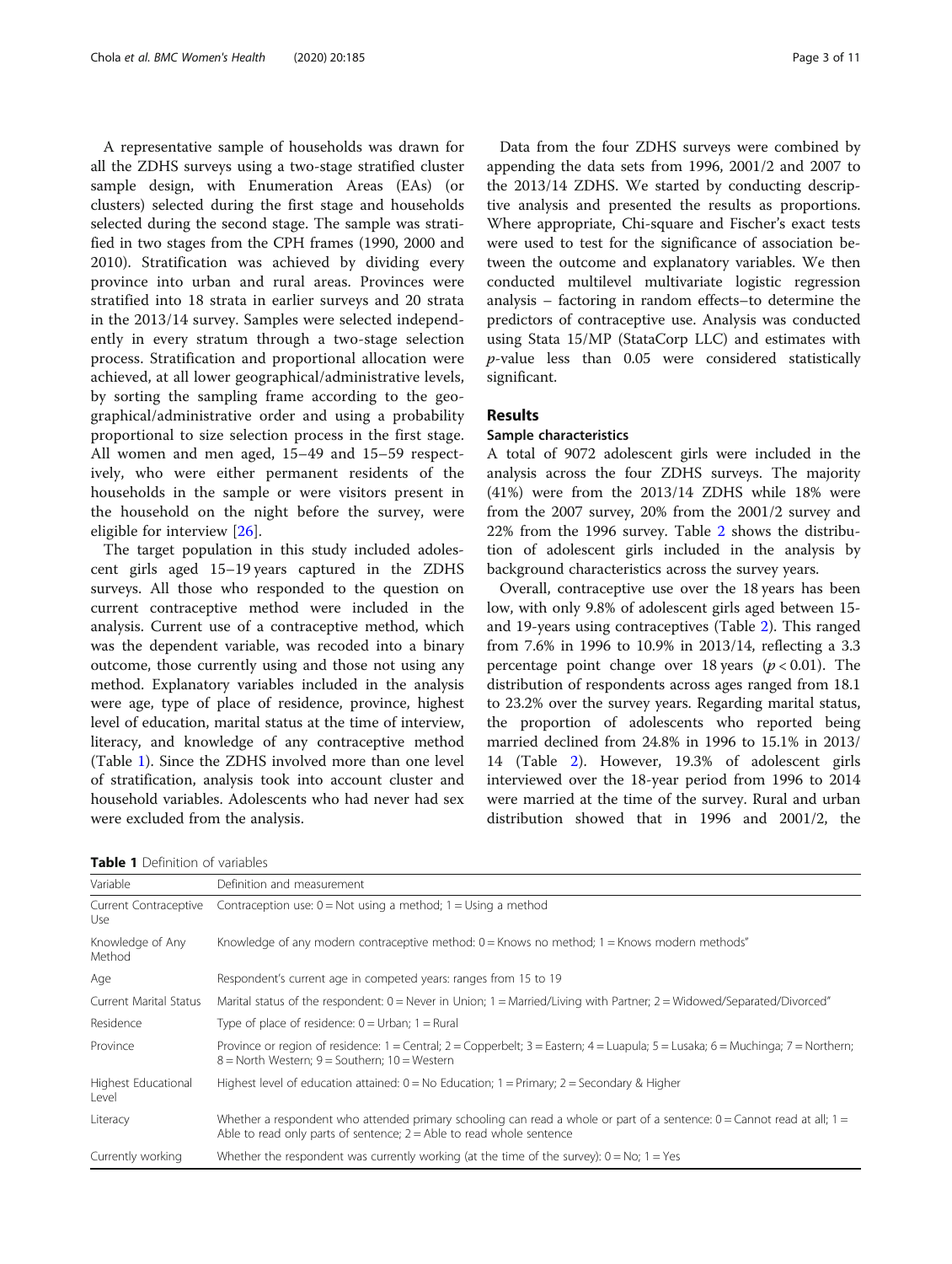<span id="page-3-0"></span>Table 2 Distribution of adolescent girls by background characteristics and survey year, ZDHS 1996–2013/14

| Variable                            | ZDHS 96      | ZDHS 2001/2  | <b>ZDHS 2007</b> | ZDHS 2013/14 | Total         |  |
|-------------------------------------|--------------|--------------|------------------|--------------|---------------|--|
|                                     | $N = 1982$   | $N = 1806$   | $N = 1598$       | $N = 2686$   | $N = 9072$    |  |
| <b>Current Contraceptive Use</b>    |              |              |                  |              |               |  |
| No                                  | 1831 (92.4%) | 1630 (90.3%) | 1424 (89.1%)     | 3296 (89.4%) | 8181 (90.2%)  |  |
| Yes                                 | 151 (7.6%)   | 176 (9.8%)   | 174 (10.6%)      | 390 (10.9%)  | 891 (9.8%)    |  |
| Knowledge of Any Modern Method      |              |              |                  |              |               |  |
| Knows no method                     | 247 (12.5%)  | 127 (7.0%)   | 150 (9.4%)       | 162 (4.4%)   | 686 (7.6%)    |  |
| Knows modern method                 | 1728 (87.5%) | 1677 (93.0%) | 1447 (90.6%)     | 3519 (95.6%) | 8371 (92.4%)  |  |
| Age                                 |              |              |                  |              |               |  |
| 15 Years                            | 395 (19.9%)  | 372 (20.6%)  | 370 (23.2%)      | 735 (19.9%)  | 1872 (20.6%)  |  |
| 16 Years                            | 419 (21.1%)  | 326 (18.1%)  | 330 (20.7%)      | 759 (20.6%)  | 1834 (20.2%)  |  |
| 17 Years                            | 369 (18.6%)  | 325 (18.0%)  | 303 (19.0%)      | 674 (18.3%)  | 1671 (18.8%)  |  |
| 18 Years                            | 404 (20.4%)  | 406 (22.5%)  | 299 (18.7%)      | 774 (21.0%)  | 1883 (20.8%)  |  |
| 19 Years                            | 395 (19.9%)  | 377 (20.9%)  | 296 (18.5%)      | 744 (20.2%)  | 1812 (20.0%)  |  |
| <b>Current Marital Status</b>       |              |              |                  |              |               |  |
| Never Married                       | 1435 (74.2%) | 1307 (72.4%) | 1302 (81.5%)     | 3058 (83.0%) | 7102 (78.3%)  |  |
| Married/Living with Partner         | 501 (25.3%)  | 449 (24.9%)  | 270 (16.9%)      | 572 (15.5%)  | 1792 (19.8%)  |  |
| Widowed/Separated/Divorced          | 46 (2.3%)    | 50 (2.8%)    | 26 (1.6%)        | 56 (1.5%)    | 178 (2.0%)    |  |
| Residence                           |              |              |                  |              |               |  |
| Urban                               | 799 (40.3%)  | 639 (35.4%)  | 809 (50.6%)      | 1850 (50.2%) | 4097 (45.2%)  |  |
| Rural                               | 1183 (59.7%) | 1167 (64.6%) | 789 (49.4%)      | 1836 (49.8%) | 4975 (454.8%) |  |
| Province                            |              |              |                  |              |               |  |
| Central                             | 170 (8.6%)   | 223 (12.4%)  | 152 (9.5%)       | 327 (8.9%)   | 872 (9.6%)    |  |
| Copperbelt                          | 309 (15.6%)  | 235 (13.0%)  | 190 (11.9%)      | 417 (11.3%)  | 1151 (12.7%)  |  |
| Eastern                             | 244 (12.3%)  | 192 (10.6%)  | 196 (12.3%)      | 472 (12.8%)  | 1104 (12.2%)  |  |
| Luapula                             | 242 (12.2%)  | 159 (8.8%)   | 152 (9.5%)       | 279 (7.6%)   | 832 (9.2%)    |  |
| Lusaka                              | 274 (13.8%)  | 204 (11.3%)  | 224 (14.0%)      | 434 (11.8%)  | 1136 (12.5%)  |  |
| Muchinga <sup>a</sup>               |              |              |                  | 340 (9.2%)   | 1001 (11.0%)  |  |
| Northern                            | 204 (10.3%)  | 288 (16.0%)  | 169 (10.6%)      | 352 (9.6%)   | 821 (9.1%)    |  |
| North western                       | 114 (5.8%)   | 198 (11.0%)  | 157 (9.8%)       | 381 (10.3%)  | 943 (10.4%)   |  |
| Southern                            | 205 (10.3%)  | 166 (9.2%)   | 191 (12.0%)      | 377 (10.2%)  | 905 (10.0%)   |  |
| Western                             | 220 (11.1%)  | 141 (7.8%)   | 167 (10.5%)      | 307 (8.3%)   | 307 (3.4%)    |  |
| <b>Highest Educational Level</b>    |              |              |                  |              |               |  |
| No education                        | 174 (8.8%)   | 158 (8.8%)   | 69 (4.3%)        | 69 (1.9%)    | 470 (5.2%)    |  |
| Primary                             | 1254 (63.3%) | 1073 (59.5%) | 756 (47.5%)      | 1418 (38.6%) | 4501 (49.8%)  |  |
| Secondary                           | 553 (27.9%)  | 574 (31.8%)  | 767 (48.2%)      | 2183 (59.5%) | 4077 (45.0%)  |  |
| Literacy <sup>b</sup>               |              |              |                  |              |               |  |
| Cannot Read at All                  |              | 765 (42.8%)  | 386 (24.6%)      | 750 (20.5%)  | 1901 (27.1%)  |  |
| Able to Read Only Parts of Sentence |              | 188 (10.5%)  | 151 (9.6%)       | 283 (7.7%)   | 622 (8.9%)    |  |
| Able to Read Whole Sentence         |              | 834 (46.7%)  | 1032 (64.8%)     | 2621 (71.7%) | 4487 64.0%)   |  |

 $a$  - Data on Muchinga province not available for 1996, 2001/2 and 2007 surveys. Muchinga only became a province in 2011

b - Data on literacy was not collected in the 1996 ZDHS

majority of the respondents were from rural areas (59.7 and 64.6% respectively). However, in 2007 and 2013/14, the distribution was almost even (50.6% vs 49.4% in 2007 and 50.2% vs 49.8% in 2013/14). The provincial distribution shows that overall, Copperbelt (12.7%), Lusaka (12.5%) and Eastern (12.2%) provinces had the highest proportion of adolescent girls; with Western province recording the lowest proportion of 3.4%.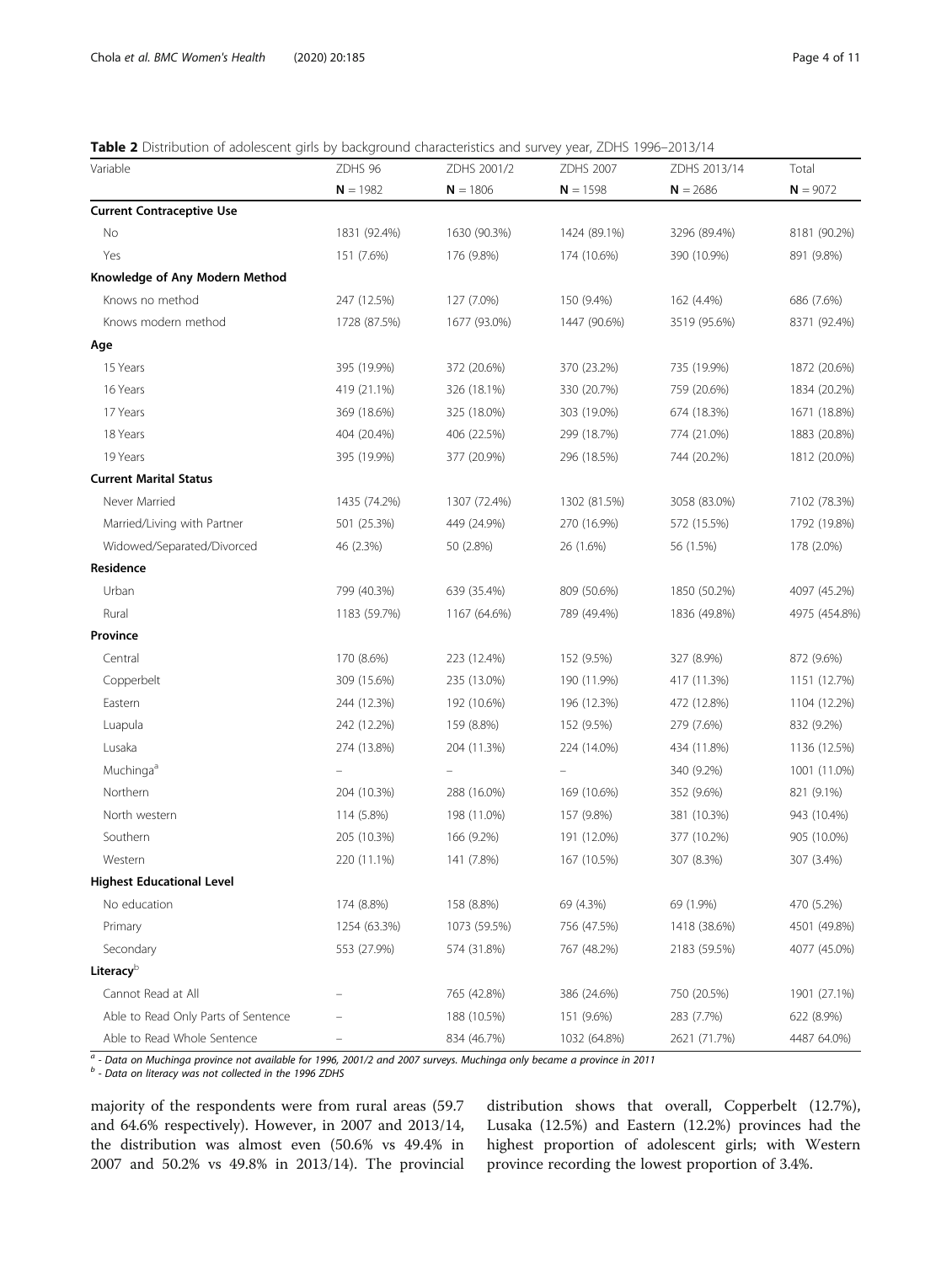There were also changes in the distribution of adolescent girls by highest level of education. In 1996 and 2001/2, the majority of respondents had attained primary school level education (63.3 and 59.4% respectively) while in 2007 and 2013/14, the majority had attained secondary level education (48.2 and 59.3% respectively; Table [2](#page-3-0)). Knowledge of modern contraceptive methods also increased over the reference period. In 1996, 87.7% of adolescents reported knowing modern contraceptive methods, which increased to 95.5% in 2013/14. Concerning literacy, the proportion of adolescents who could not read at all declined from 42.4% in 2001/2 to 20.4% in 2013/14. In contrast, the proportion of adolescents who could read whole sentences increased from 46.2% in 2001/2 to 71.1% in 2013/14. No data on literacy was collected in 1996.

# Patterns and trends in contraceptive use

Table [3](#page-5-0) below describes the proportions of adolescent girls aged 15–19 years who used contraceptives across the survey years.

## Age

Over the period 1996 to 2013/14, contraceptive use increased significantly with age ( $p = 0.000$ ). The proportion using contraception was highest among 19-year old and lowest among 15-year old adolescent girls across survey years (Fig. [1\)](#page-6-0). However, the proportion of 19-year old adolescent girls using contraception declined from 25% in 2007 to 20% in 2013/14.

# Marital status

Differences in contraceptive use according to marital status across the four surveys were also statistically significant ( $p = 0.000$ ). Adolescent girls who were married or living with a partner comprised the highest proportion of contraceptive users in 1996 (17.0%) and 2001/2 (24.3%). From 2001/2 to 2007, the proportion of contraceptive users increased across all groups with the most increases being among those married or living with a partner (24.3% in 2001/2 to 28.5% in 2007) and those who were widowed/ separated or divorced (10.0% in 2001/2 to 34.6% in 2007). By 2013/14, those who were married/living with a partner comprised the highest proportion of contraceptive users (36.4%).

# Province

Variations in contraceptive use among adolescent girls by province show that in 1996, North-Western province had the highest proportion of users (20%) while Luapula province had the lowest (2%; Table [3\)](#page-5-0). In the 2001/2 survey, Lusaka had the highest while Central province had the lowest proportion of adolescent girls using contraception (16 and 5%, respectively; Table [3](#page-5-0)). In 2007 and 2013/14, the proportion of adolescent girls using contraception was highest in Western province (29 and 16%, respectively) and lowest in Luapula province (3 and 6%, respectively). The observed differences in contraceptive use by province were statistically significant ( $p = 0.000$ ).

# Residence

Contraceptive use by urban-rural residence showed some variation over the period 1996–2013/14. Contraceptive use among urban adolescent girls increased between 1996 to 2001/2 from 8.1 to 11.4% before slightly declining to 10.1% in 2007 and remaining unchanged thereafter (Table [3\)](#page-5-0). Among adolescent girls in rural areas, the proportion using contraception increased between 1996 and 2007 from 7.3 to 11.8% and remained largely unchanged thereafter.

# Highest education level

The proportion of adolescent girls using contraception was generally low across all levels of education. In 2007 and 2013/14, use was highest among those with primary level education (13 and 12%, respectively), having increased from 7% in 1996 (Table [3\)](#page-5-0). Among those with no education, only 7% reported using a contraceptive method in 2013/14, which was lower than the proportion using in 2001/2 and 2007 (10% in each case; Table [3\)](#page-5-0). Among those with secondary level education, the proportion ranged between 9 and 11% in the period between 1996 and 2013/14 with 10% reporting currently using contraceptives in 2013/14.

# Determinants of contraceptive use

The odds of using contraceptives increased with age across all years. The odds of contraceptive use were higher among older adolescents than the younger ones across all survey years. However, significant differences were observed in 1996, 2007 and 2013/14. In 1996, adolescent girls aged 19 years were 4 times significantly more likely to use contraception compared to those aged 15 years (AOR 4.175, 95% CI 1.377, 12.656) while in 2007, they were twice as likely to use a method as their 15-year-old counterparts (AOR 2.667, 95% CI 1.255, 5.668) (Table [4\)](#page-7-0). Results in Table [4](#page-7-0) showed that in 2013/ 14, 18-year olds had the highest odds of contraceptive use compared to 15-year olds (AOR 2.717, 95% CI 1.496, 4.935.

Results from correlation analysis showed that although there were some positive and negative correlations between the factors considered in the analysis, these were not very strong (Table [5](#page-8-0)).

There were also disparities by province. In 1996, adolescent girls in North Western (AOR 6.043, 95% CI 2.301, 15.875), Eastern (AOR 3.147, 95% CI 1.230, 8.052), and Northern (AOR 2.871, 95% CI 1.109, 7.437)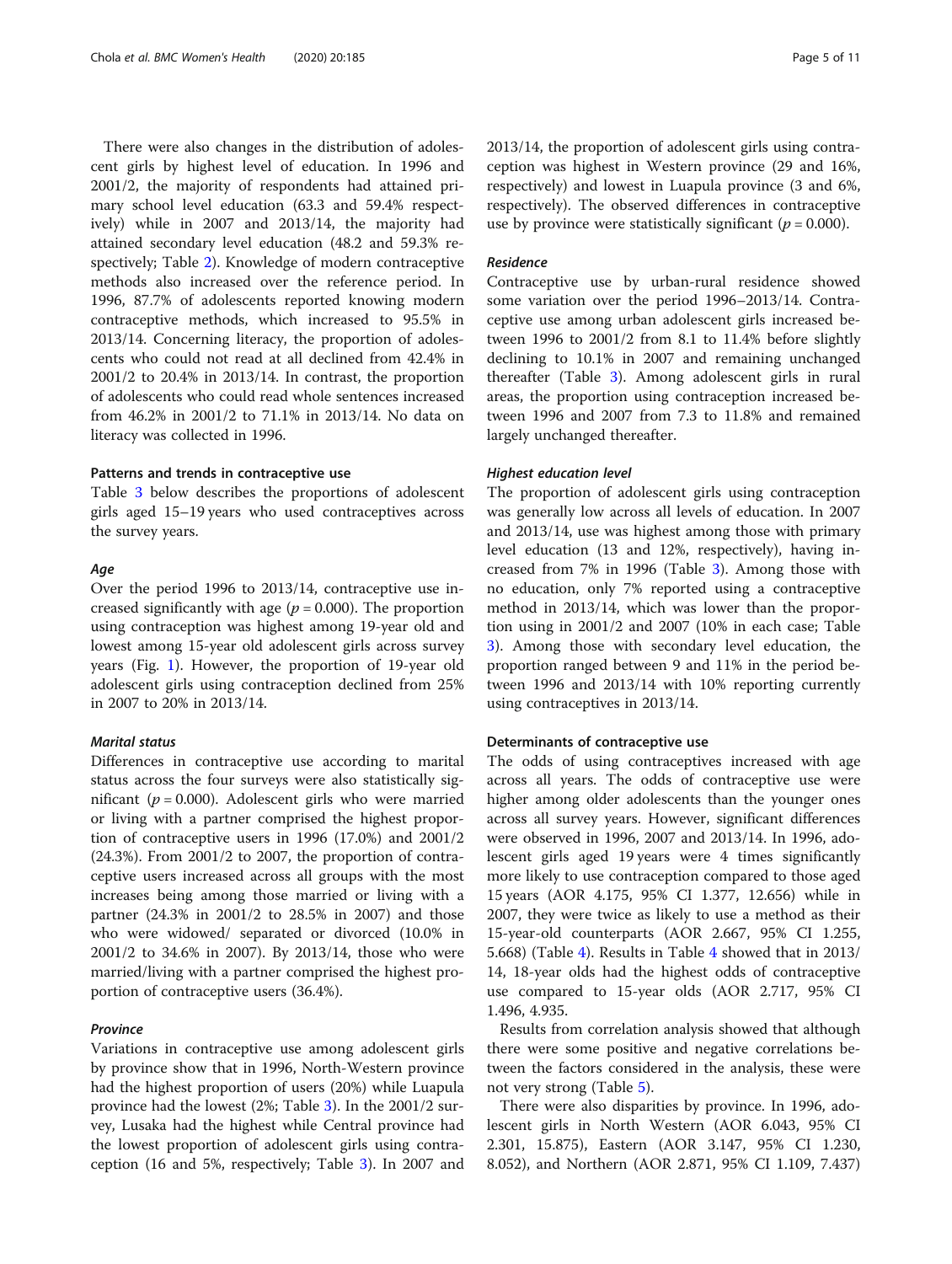| Current Contraceptive Use      | 1996                     |                          | 2001/2                   |               | 2007                     |               | 2013/14 |      |
|--------------------------------|--------------------------|--------------------------|--------------------------|---------------|--------------------------|---------------|---------|------|
|                                | $\%$                     | $\overline{N}$           | $\%$                     | $\mathsf{N}$  | $\%$                     | N             | $\%$    | N    |
| <b>Marital Status</b>          |                          |                          |                          |               |                          |               |         |      |
| Never in union                 | 4.3                      | 1435                     | 4.7                      | 1307          | 6.8                      | 1302          | 5.6     | 3058 |
| Married/Living with Partner    | 17.0                     | 416                      | 24.3                     | 449           | 28.5                     | 270           | 36.4    | 572  |
| Widowed/Separated/Divorced     | 8.7                      | 46                       | 10.0                     | 50            | 34.6                     | 26            | 19.6    | 56   |
| P-Value                        | 0.000                    |                          | 0.000                    |               |                          |               | 0.000   |      |
| Province                       |                          |                          |                          |               |                          |               |         |      |
| Central                        | 5.3                      | 170                      | 5.4                      | 223           | 6.6                      | 152           | 9.8     | 327  |
| Copperbelt                     | 6.5                      | 309                      | 11.1                     | 235           | 6.3                      | 190           | 6.7     | 417  |
| Eastern                        | 9.0                      | 244                      | 7.3                      | 192           | 13.8                     | 196           | 11.0    | 472  |
| Luapula                        | 2.1                      | 242                      | 13.2                     | 159           | 3.3                      | 152           | 5.7     | 279  |
| Lusaka                         | 8.0                      | 274                      | 15.7                     | 204           | 8.5                      | 224           | 12.7    | 434  |
| Muchinga¶                      | $\overline{\phantom{0}}$ | $\overline{\phantom{a}}$ | $\overline{\phantom{a}}$ | $\frac{1}{2}$ | $\overline{\phantom{a}}$ | $\frac{1}{2}$ | 7.9     | 340  |
| Northern                       | 9.3                      | 204                      | 7.6                      | 288           | 7.1                      | 169           | 9.1     | 352  |
| North western                  | 20.2                     | 114                      | 11.1                     | 198           | 15.3                     | 157           | 12.9    | 381  |
| Southern                       | 4.9                      | 205                      | 8.4                      | 166           | 8.9                      | 191           | 13.5    | 377  |
| Western                        | 9.6                      | 220                      | 9.2                      | 141           | 28.7                     | 167           | 15.6    | 307  |
| P-Value                        | 0.000                    |                          | 0.014                    |               |                          | 0.000         |         |      |
| Residence                      |                          |                          |                          |               |                          |               |         |      |
| Urban                          | 8.1                      | 799                      | 11.4                     | 639           | 10.0                     | 809           | 10.1    | 1850 |
| Rural                          | 7.3                      | 1183                     | 8.8                      | 1167          | 11.8                     | 789           | 11.1    | 1836 |
| P-Value                        | 0.476                    |                          | 0.075                    |               | 0.255                    |               | 0.297   |      |
| <b>Highest Education Level</b> |                          |                          |                          |               |                          |               |         |      |
| Education                      | 5.8                      | 174                      | 10.1                     | 158           | 10.1                     | 69            | 7.3     | 69   |
| Primary                        | 7.4                      | 1254                     | 9.2                      | 1073          | 13.0                     | 756           | 11.6    | 1428 |
| Secondary & Higher             | $8.7\,$                  | 554                      | 10.6                     | 575           | 8.9                      | 773           | 10.0    | 2197 |
| P-Value                        | 0.407                    |                          | 0.656                    |               | 0.040                    |               | 0.199   |      |
| Literacy*                      |                          |                          |                          |               |                          |               |         |      |
| Cannot read at all             |                          |                          | 9.9                      | 765           | 15.0                     | 386           | 12.5    | 750  |
| Able to read only par          |                          |                          | 11.2                     | 188           | 9.9                      | 151           | 9.2     | 283  |
| Able to read whole se          |                          |                          | 9.1                      | 834           | 9.7                      | 1032          | 10.1    | 2621 |
| P-Value                        |                          |                          | 0.657                    |               | 0.015                    |               | 0.121   |      |

<span id="page-5-0"></span>

¶ – Data on Muchinga province not available for 1996, 2001/2 and 2007 surveys. Muchinga only became a province in 2011.

\* – Data on literacy was not collected in the 1996 ZDHS

provinces reported the highest odds of using contraceptives compared to those in Central. In 2001/2, there were significant variations between Central province and Copperbelt (AOR 2.671, 95% CI 1.193, 5.978), Luapula (AOR 3.234, 95% CI 1.445, 7.238), Lusaka (AOR 3.731, 95% CI 1.671, 8.332) and North Western (AOR 2.274, 95% CI 1.041, 4.967) provinces (Table [4](#page-7-0)). In 2007, there were significant differences between Central and North Western and Western provinces. Adolescent girls in North Western and Western provinces were, respectively, 2.4 times and almost 6 times more likely to use contraceptives compared to those in Central province.

There were no significant variations in contraceptive use by province in 2013/14.

Adolescent girls in rural areas were also less likely to use contraceptives compared with their urban counterparts. There were statistically significant variations in contraceptive use by place of residence in 1996 (AOR 0.556, 95% CI 0.317, 0.974) and 2013/14 (AOR 0.654, 95% CI 0.499, 0.859) (Table [4](#page-7-0)). Adolescent girls with secondary or higher levels of education were significantly more likely to use contraception compared to those with no education across all survey years. From 2007 onwards, adolescent girls with primary level education, like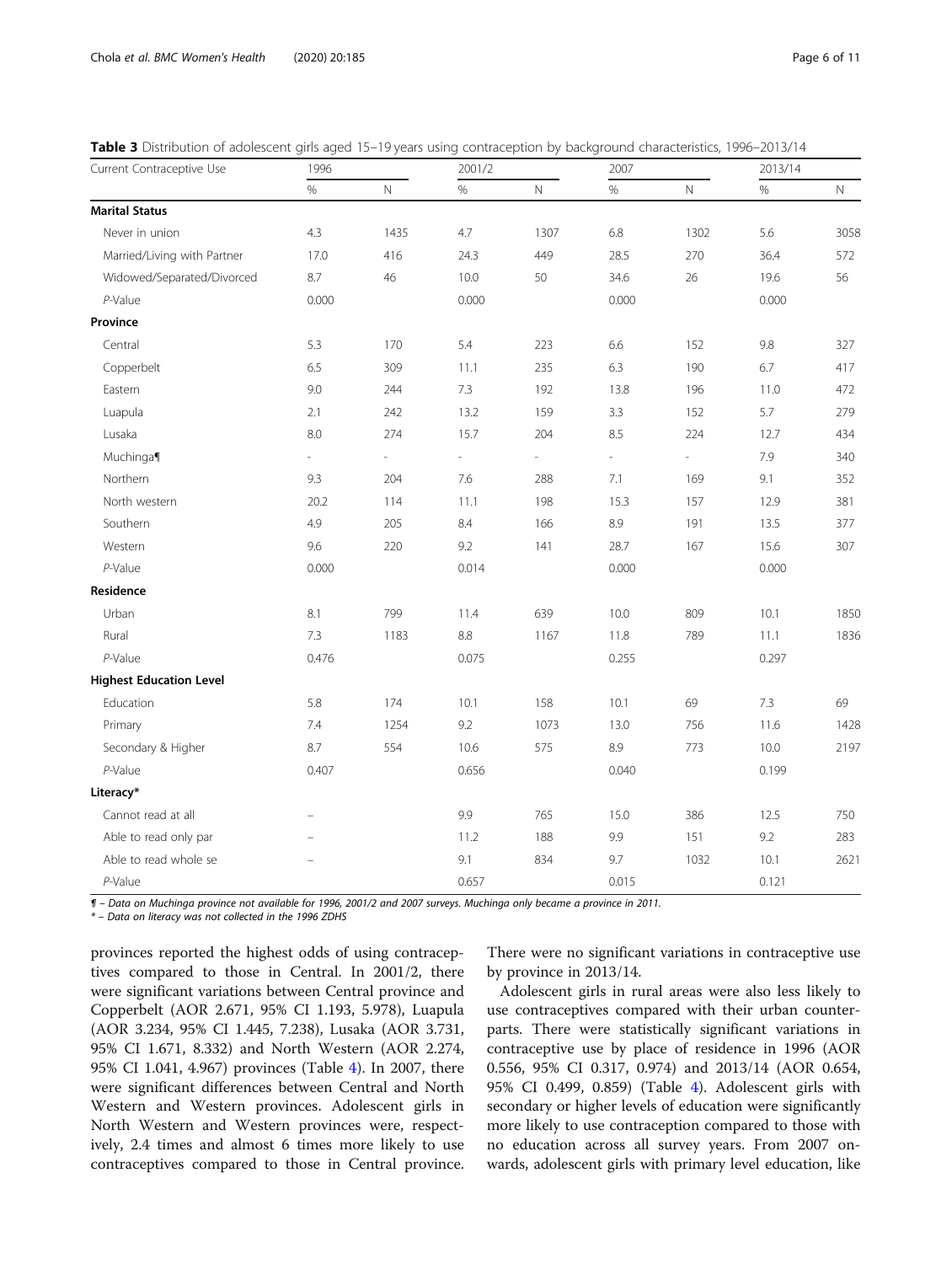<span id="page-6-0"></span>

those with secondary level education, were also significantly more likely to use contraceptives compared to those with no education. Similarly, adolescent girls who were married or living with a partner were significantly more likely to use contraception than their never married counterparts across all survey years. In 2007, adolescent girls who were married or living with a partner, or were widowed, separated, or divorced were significantly more likely to use contraception than their never married counterparts.

In summary, the results show that adolescent girls who were most likely to use contraceptives were aged 18–19 years old, had secondary education or higher, and were either married or living with their partner. However, whereas initial significant urban-rural differences in contraceptive use among adolescent girls seemed to have been bridged between 2001/2 and 2007, such differences emerged in 2013/14.

Random-effects results from the multilevel model show that in 1996, 9% of variability in contraceptive use among adolescent girls was explained by inter-cluster variations while in 2013/14, inter-cluster variability explained only 2% of the variations. This shows that over time, variations in contraceptive use among adolescent girls across different geographic clusters were becoming less important compared to individual-level variations.

# **Discussion**

Contraceptive use among adolescent girls in Zambia remained low over the period 1996–2014 although

knowledge of at least one modern method is almost universal. Results from this study showed that in recent years, age, education, residence, marital status, and working status were significantly associated with contraceptive use among adolescent girls. Significant ruralurban differences, which occurred in early years but disappeared in subsequent years, re-emerged in recent years while provincial disparities were bridged. In addition, the odds of using contraceptives increased as adolescent girls grew older and achieved higher levels of education. Furthermore, adolescent girls who were married or living with their partners were significantly more likely to use contraceptives compared with those who were never married.

The low contraceptive use among adolescents could be due to challenges with access to contraception and the actual use of methods. Health system issues, such as lack of adolescent-friendly health services, as well as health care worker attitudes [[22\]](#page-10-0), can deter adolescents from accessing contraceptives, particularly from health centres. Lack of access to contraceptive and family planning services at heath facilities affects the kind of information that adolescents have. Studies have shown that in addition to low contraceptive use and limited access to information and services, adolescents have poor knowledge of family planning [\[27](#page-10-0)]. Adolescents' primary source of information was usually their peers, and the information received from such sources was mostly untrustworthy and distorted [\[28\]](#page-10-0), thus perpetuating myths and misconceptions about contraception. The low use of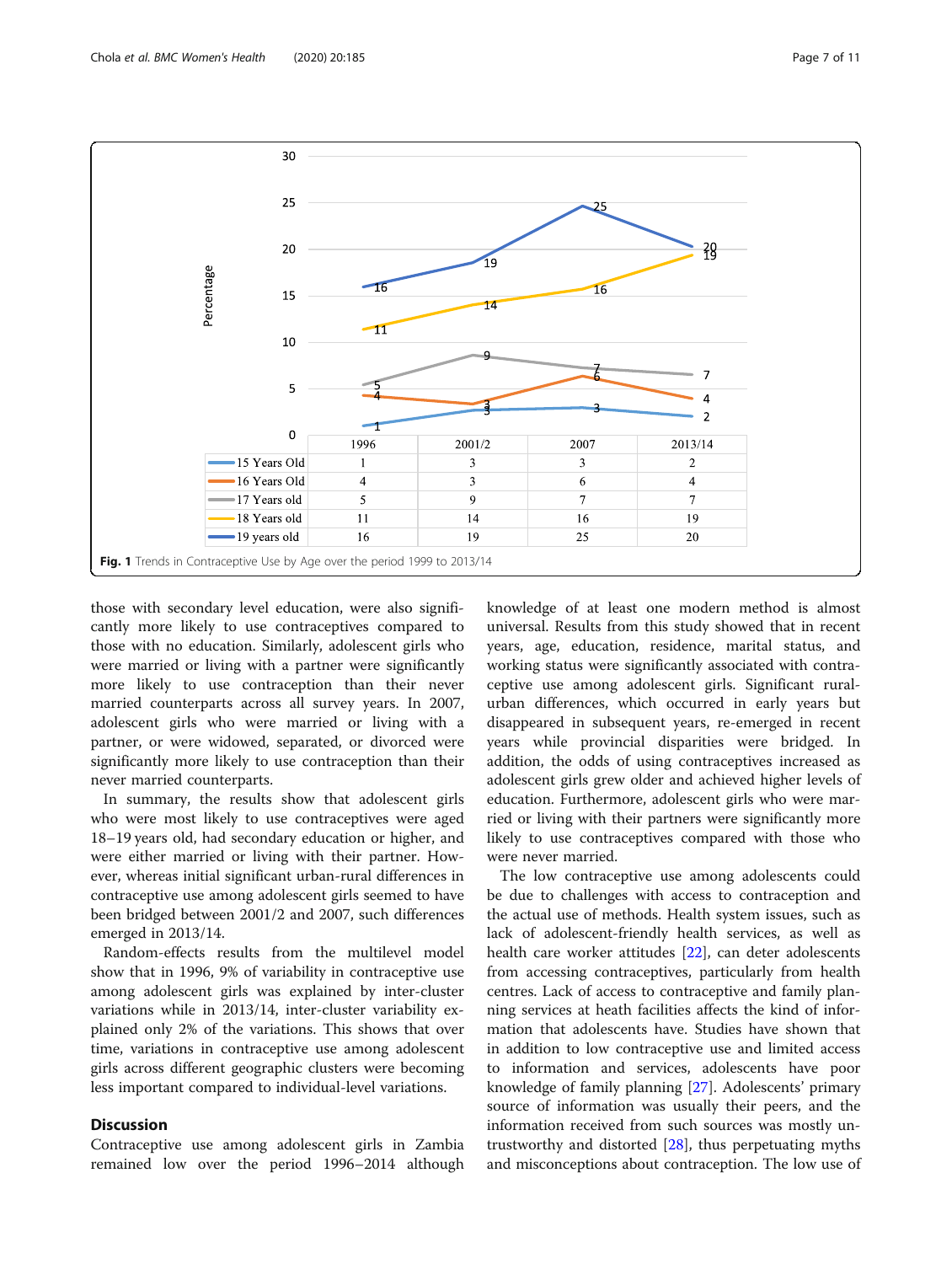|                                            | 1996<br>$(n = 1181)$ |                |         | 2001/2<br>$(n = 1042)$ |             |             |             | 2007<br>$(n = 795)$   |              |                | 2013/14<br>$(n = 1879)$ |                       |       |                |         |                       |
|--------------------------------------------|----------------------|----------------|---------|------------------------|-------------|-------------|-------------|-----------------------|--------------|----------------|-------------------------|-----------------------|-------|----------------|---------|-----------------------|
| Current Contraceptive AOR<br>Use           |                      | $p-$<br>values | [95%    | CI                     | $AOR$ $p-$  | values      | [95%        | CI]                   | AOR          | $p-$<br>values | [95%                    | CI]                   | AOR   | $p-$<br>values | [95%    | CI]                   |
| Age                                        |                      |                |         |                        |             |             |             |                       |              |                |                         |                       |       |                |         |                       |
| 15                                         | 1.000                |                |         |                        | 1.000       |             |             |                       | 1.000        |                |                         |                       | 1.000 |                |         |                       |
| 16                                         |                      | 2.252 0.171    |         | $(0.705 \quad 7.194)$  |             | 0.494 0.139 |             | $(0.195 \quad 1.256)$ | 1.063        | 0.885          | (0.464)                 | 2.435                 | 1.049 | 0.889          |         | $(0.534 \quad 2.063)$ |
| 17                                         |                      | 1.733 0.352    | (0.544) | 5.521)                 |             | 0.768 0.524 |             | $(0.342 \quad 1.728)$ | 0.762        | 0.516          | (0.335)                 | 1.732)                | 1.031 | 0.927          | (0.539) | 1.970)                |
| 18                                         |                      | 2.872 0.062    |         | (0.947 8.706)          |             | 1.058 0.884 |             | $(0.494 \quad 2.265)$ | 1.425        | 0.372          | (0.655)                 | 3.101)                |       | 2.717 0.001    |         | $(1.496$ 4.935)       |
| 19                                         |                      | 4.175 0.012    |         | $(1.377 \quad 12.656)$ | 1.291 0.511 |             |             | $(0.603 \quad 2.764)$ | 2.667        | 0.011          | (1.255)                 | 5.668)                | 1.825 | 0.050          |         | $(1.001 \quad 3.328)$ |
| Province                                   |                      |                |         |                        |             |             |             |                       |              |                |                         |                       |       |                |         |                       |
| Central                                    | 1.000                |                |         |                        | 1.000       |             |             |                       | 1.000        |                |                         |                       | 1.000 |                |         |                       |
| Copperbelt                                 |                      | 1.345 0.544    |         | $(0.516 \quad 3.504)$  |             | 2.671 0.017 |             | $(1.193 \t 5.978)$    | 1.262        | 0.640          | (0.477)                 | 3.341)                |       | 0.904 0.750    |         | $(0.484$ 1.687)       |
| Eastern                                    |                      | 3.147 0.017    |         | $(1.230 \t 8.052)$     |             | 1.425 0.425 |             | $(0.596 \quad 3.406)$ | 2.257        | 0.062          | (0.959)                 | 5.311)                | 0.937 | 0.817          | (0.542) | 1.620                 |
| Luapula                                    |                      | 0.539 0.319    |         | (0.159 1.819)          |             | 3.234 0.004 |             | $(1.445 \t 7.238)$    | 0.390        | 0.117          | (0.120)                 | 1.265)                |       | 0.602 0.161    |         | $(0.296 \t1.224)$     |
| Lusaka                                     |                      | 1.705 0.273    |         | (0.657 4.427)          |             | 3.731 0.001 |             | $(1.671 \quad 8.332)$ | 1.280        | 0.591          | (0.521)                 | 3.143                 |       | 1.302 0.354    |         | $(0.745 \quad 2.273)$ |
| Muchinga                                   |                      |                |         |                        |             |             |             |                       |              |                |                         |                       |       | 0.793 0.472    |         | $(0.421 \quad 1.493)$ |
| Northern                                   | 2.871                | 0.030          |         | (1.1097.437)           |             | 1.559 0.257 |             | $(0.724 \quad 3.359)$ | 0.976        | 0.961          | (0.375)                 | 2.541)                |       | 0.703 0.253    |         | (0.384 1.287)         |
| North western                              |                      | 6.043 0.000    | (2.301) | 15.875)                |             | 2.274 0.039 |             | $(1.041$ 4.967)       | 2.408        | 0.050          | (1.000)                 | 5.800)                |       | 1.033 0.908    |         | $(0.592 \quad 1.803)$ |
| Southern                                   |                      | 1.302 0.619    | (0.460) | 3.688)                 |             | 1.763 0.189 |             | $(0.756$ 4.110)       | 1.108        | 0.822          | (0.453)                 | 2.713)                | 1.110 | 0.719          | (0.630) | 1.954)                |
| Western                                    |                      | 2.301 0.080    |         | (0.905 5.853)          |             | 1.735 0.208 |             | $(0.736$ 4.093)       | 5.967        | 0.000          | (2.598)                 | 13.706)               |       | 1.406 0.238    |         | (0.799 2.475)         |
| Residence                                  |                      |                |         |                        |             |             |             |                       |              |                |                         |                       |       |                |         |                       |
| Urban                                      | 1.000                |                |         |                        | 1.000       |             |             |                       | 1.000        |                |                         |                       | 1.000 |                |         |                       |
| Rural                                      |                      | 0.556 0.040    |         | $(0.317 \ 0.974)$      |             | 0.827 0.422 |             | $(0.520 \t1.315)$     | 0.658        | 0.051          | (0.432)                 | 1.002)                |       | 0.654 0.002    |         | $(0.499 \quad 0.859)$ |
| <b>Highest Level of Education</b>          |                      |                |         |                        |             |             |             |                       |              |                |                         |                       |       |                |         |                       |
| No Education                               | 1.000                |                |         |                        | 1.000       |             |             |                       | 1.000        |                |                         |                       | 1.000 |                |         |                       |
| Primary                                    |                      | 2.057 0.061    |         | $(0.968$ 4.371)        |             | 1.195 0.562 |             | $(0.655 \quad 2.179)$ | 3.525        | 0.008          | (1.386)                 | 8.964)                | 2.928 | 0.032          |         | (1.0997.801)          |
| Secondary                                  |                      | 3.080 0.009    |         | $(1.322 \t 7.175)$     |             | 2.330 0.015 |             | $(1.179$ 4.606)       | 3.389        | 0.015          | (1.263)                 | 9.092                 |       | 3.584 0.011    |         | $(1.333 \quad 9.636)$ |
| <b>Current Marital Status</b>              |                      |                |         |                        |             |             |             |                       |              |                |                         |                       |       |                |         |                       |
| Never in union                             | 1.000                |                |         |                        | 1.000       |             |             |                       | 1.000        |                |                         |                       | 1.000 |                |         |                       |
| Married/Living with 1.934 0.003<br>Partner |                      |                |         | $(1.258 \quad 2.975)$  |             | 2.867 0.000 |             | $(1.928 \quad 4.263)$ | 2.408        | 0.000          | (1.562)                 | 3.712                 | 4.131 | 0.000          |         | $(3.071 \quad 5.559)$ |
| Widowed/<br>Separated/Divorced             |                      | 0.708 0.551    |         | (0.227 2.207)          |             | 0.837 0.727 |             | (0.309 2.271)         | 3.199        | 0.016          | (1.247 8.208)           |                       |       | 1.423 0.351    |         | $(0.678 \quad 2.984)$ |
| <b>Currently Working</b>                   |                      |                |         |                        |             |             |             |                       |              |                |                         |                       |       |                |         |                       |
| No                                         | 1.000                |                |         |                        | 1.000       |             |             |                       | 1.000        |                |                         |                       | 1.000 |                |         |                       |
| Yes                                        |                      | 1.614 0.023    |         | $(1.070 \quad 2.436)$  |             | 1.276 0.243 |             | $(0.847 \quad 1.921)$ | 1.392        | 0.127          |                         | $(0.911 \quad 2.127)$ |       | 1.345 0.037    |         | $(1.018 \t1.777)$     |
| sigma_u                                    | 0.565                |                |         | $(0.261 \t 1.223)$     | 0.004       |             | (0.000 120, | 604.000)              | 0.005        |                | 16                      | (3.04E- 8.78E-<br>10) | 0.281 |                |         | $(0.051 \t 1.538)$    |
| rho                                        | 0.088                |                |         | $(0.020 \t 0.313)$     | 0.000       |             |             | $(0.000 \quad 1.000)$ | 8.12E-<br>06 |                | 32                      | $(2.81E- 1.000)$      | 0.023 |                |         | $(0.001 \ 0.418)$     |

<span id="page-7-0"></span>Table 4 Odds ratios from multilevel logistic regression analysis examining variations in current use of contraception among adolescent girls aged 15–19 years in Zambia, ZDHS 1996–2013/14

contraception among adolescents could therefore be partly due to limited access to the right information and services.

Over the period 1996–2014, contraceptive use marginally increased with age. Adolescent girls aged 19

years were more likely to be using contraceptives at the time of the survey compared to 15-year-olds. This finding is consistent with those from other studies [[8](#page-9-0), [29](#page-10-0)]. This could be attributed to older female adolescents being more mature and knowledgeable about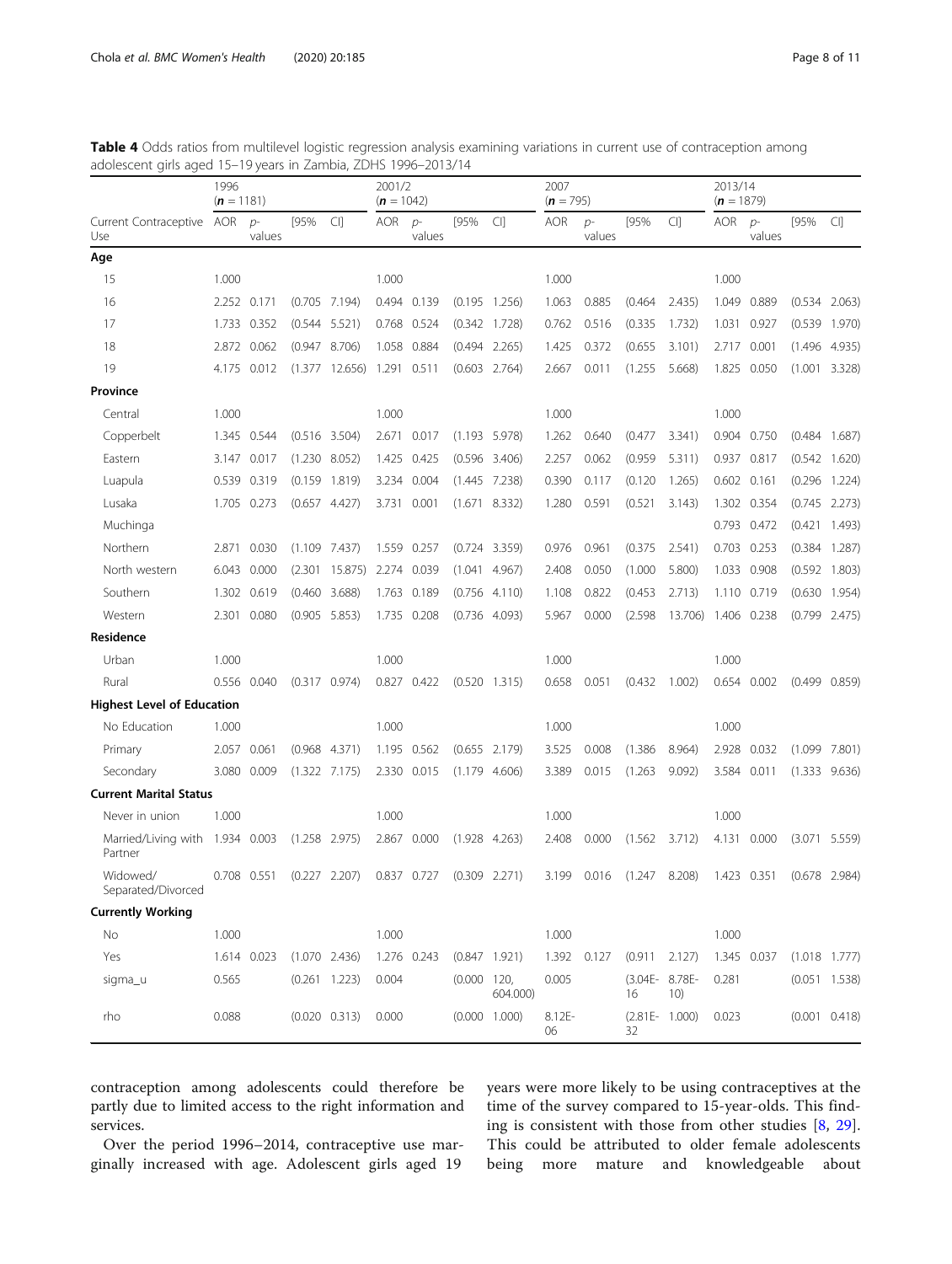|                               | Current Contraceptive<br>Use | Age      |          | Province Residence | Highest Level of<br>Education | Current Marital<br>Status | Currently<br>Working |
|-------------------------------|------------------------------|----------|----------|--------------------|-------------------------------|---------------------------|----------------------|
| Current Contraceptive<br>Use  |                              |          |          |                    |                               |                           |                      |
| Age                           | 0.222                        |          |          |                    |                               |                           |                      |
| Province                      | 0.065                        | 0.020    |          |                    |                               |                           |                      |
| Residence                     | $-0.003$                     | $-0.011$ | 0.124    |                    |                               |                           |                      |
| Highest Level of<br>Education | 0.001                        | 0.091    | $-0.016$ | $-0.361$           |                               |                           |                      |
| <b>Current Marital Status</b> | 0.257                        | 0.353    | $-0.026$ | 0.144              | $-0.25$                       |                           |                      |
| Currently Working             | 0.099                        | 0.134    | 0.103    | 0.216              | $-0.202$                      | 0.177                     |                      |

<span id="page-8-0"></span>Table 5 Results from Collinearity Test

contraception and the importance of contraceptive use, unlike younger female adolescents. Furthermore, older female adolescents are more likely to be married, have higher education levels, and more likely to be active sexually compared to younger adolescents [[30\]](#page-10-0). Adolescents who reported being married or living together with a man, or were separated, widowed, or divorced were more likely to use contraceptives compared to those who had never married. In recent surveys, adolescent girls who were separated, widowed, or divorced were also more likely to be using contraceptives compared to those who had never married. The findings are in line with those from other studies [[10,](#page-9-0) [29,](#page-10-0) [30\]](#page-10-0). One study found that adolescent girls who were married or living with a man were significantly more likely to use contraception compared to those who were not married or living together with a partner  $[10]$  $[10]$ . Another study found that married adolescent girls had the highest odds of using contraceptives compared to those that never married or were formerly married [\[30](#page-10-0), [31\]](#page-10-0). This could be due to partner support in using contraceptives among married women [[32\]](#page-10-0). Married female adolescents may likely use contraceptives because they can afford more effective contraceptives than their unmarried counterparts due to financial support from the partner  $[10]$  $[10]$ . They are also more likely to practice family planning and take measures to prevent pregnancy compared to those who are not married due to regular exposure to sexual intercourse and the risk of unintended pregnancy.

The findings of this paper show that current contraceptive use increased with the level of education. Other studies have reported similar findings. Evidence shows that education affects contraceptive use among adolescents  $[18]$  $[18]$ . A study in Ghana found that the level of education was a significant factor in contraceptive use among women of reproductive age [[33\]](#page-10-0). As the level of education increased, there was an increase in contraceptive use  $[10, 19]$  $[10, 19]$  $[10, 19]$  $[10, 19]$ . This increase was more so in urban areas where urban adolescents, who typically have higher education, report a higher likelihood of contraceptive use, particularly condoms [[21\]](#page-10-0). Adolescents who are more educated are more likely to appreciate the advantage of having fewer children and how this can positively impact their own economic productivity and the well-being of their children [\[33](#page-10-0), [34](#page-10-0)].

The results reported in this study have implications for both policy and public health in general. The increased likelihood of contraceptive use among adolescent girls with higher levels of education suggests that keeping girls longer in school is likely to improve their reproductive health outcomes. In addition, the introduction of comprehensive sexuality education in primary school curriculum in Zambia is vital for providing comprehensive and age-appropriate information to adolescents who are at a pivotal stage of their lives. However, it is vital to also target adolescents who are outside the school system. Community-based activities, in addition to youth-friendly spaces in health centres, are essential to ensure correct information is provided to adolescents.

Furthermore, access to contraceptives is another issue that needs to be addressed. Information centres, such as schools, can also serve as distribution points for contraceptives. The merits of distributing contraceptives in schools need to be explored further, in addition to distribution through youth-friendly spaces in health facilities. Generating demand for contraceptives and sexual and reproductive health services, as described in the 2017–2021 Zambia Adolescent Health Strategic Plan, is essential for increasing contraceptive use in this age group. Increasing the use of modern contraceptives is essential and has been shown to have a significant impact on fertility, and maternal, new-born, and child survival. Contraceptive use can significantly reduce unintended pregnancies, abortions, and births, as well as avert thousands of child and new-born deaths, including hundreds of maternal deaths, annually [\[35\]](#page-10-0).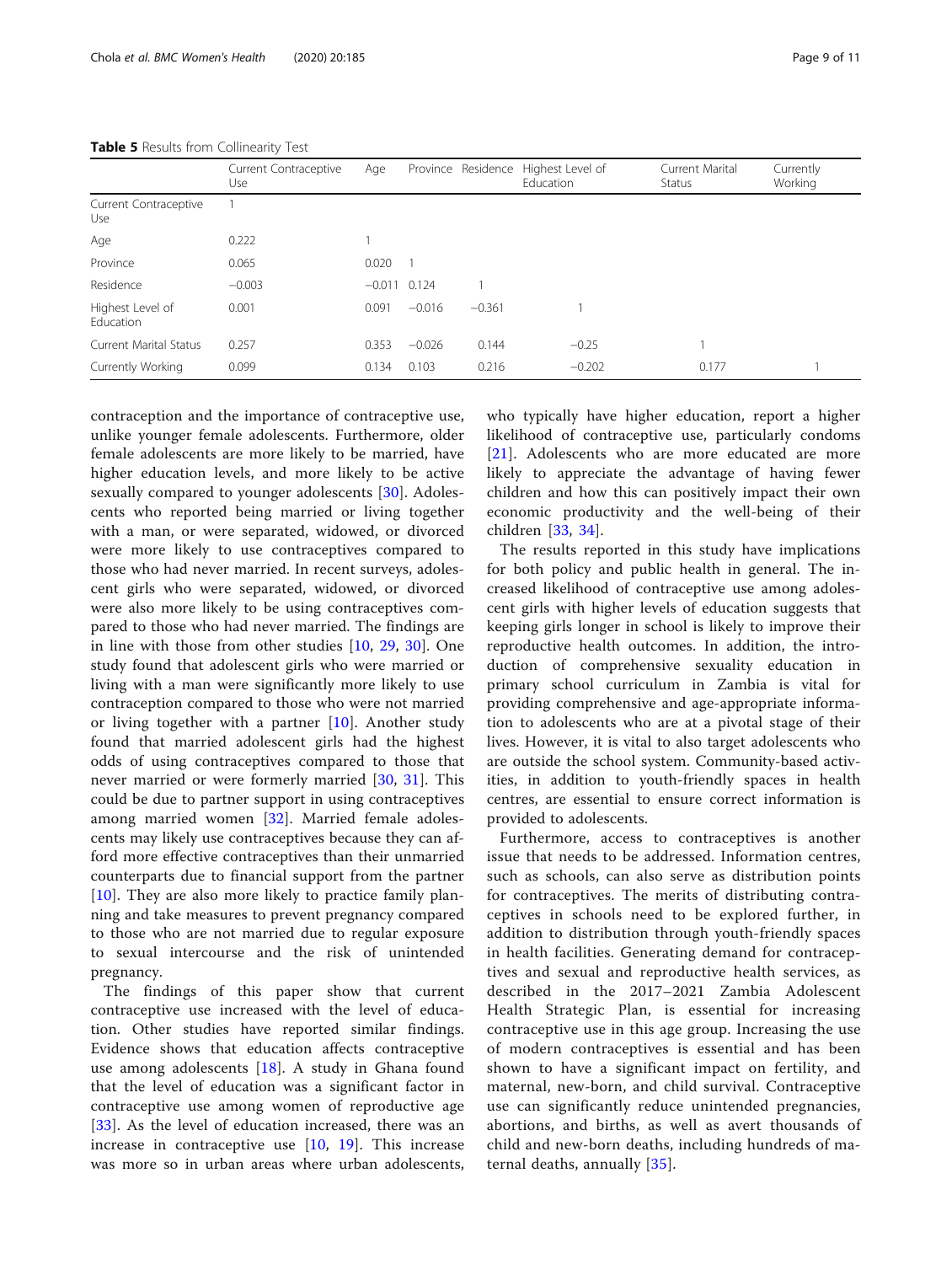# <span id="page-9-0"></span>Conclusion

The findings of this paper show that contraceptive use among adolescent girls in Zambia has remained low over time, with only a modest increase from 8 to 11% between 1996 and 2013/14, which is much lower than the change in the general population. Over time, contraceptive use remained consistently low among younger, uneducated and unmarried sexually active adolescent girls, who comprise some of the disadvantaged sub-groups. In addition, whereas initial significant urban-rural differences in contraceptive use among adolescent girls did not occur in subsequent surveys, such differences began to emerge again in 2013/14. The findings suggest the need for targeted interventions to improve contraceptive use among sexually active adolescent girls in the country in general, and those who are disadvantaged in particular.

# Limitations

The study had some inherent limitations and strengths. The study was based on DHS data from four surveys. Some variables included in the analysis have either changed or been added over time. Furthermore, DHS data is based on self-reporting, and there may be social desirability biases in some responses. In addition, given the cross-sectional nature of DHS, it is not possible to make causal inferences about the relationships observed in the data. Despite the limitations, the study highlights patterns in contraceptive use among adolescent girls in Zambia, which have important implications for programs aimed at improving reproductive health outcomes among this sub-group of the population. The study is also based on a nationally representative sample of adolescent girls, which allows for generalizing the findings to all adolescent girls in the country.

## Abbreviations

AOR: Adjusted odds ratio; CI: Confidence interval; CPH: Census of population and housing; DHS: Demographic and health survey; LICs: Low income countries; UKZNBREC: University of KwaZulu natal biomedical research ethics committee; WHO: World health organization; ZDHS: Zambia demographic and health survey

#### Acknowledgements

The authors would like to thank the Demographic and Health Surveys (DHS) Program for granting permission to the datasets used in this study.

## Authors' contributions

MC conceptualised the study, designed the methodology, led the formal data analysis and wrote the initial draft. KH and TGG reviewed the methodology, results of the study and reviewed the manuscript. KH and TGG supervised and approved the work. All authors have read and approved the manuscript.

#### Funding

This research was not funded.

# Availability of data and materials

The data used in this paper are publicly available from the Demographic and Health Surveys (DHS) Program. Data can be accessed through their website <https://dhsprogram.com/data/>

#### Ethics approval and consent to participate

Ethical approval (REF No BE288/18) was obtained from the University of KwaZulu-Natal Biomedical Research Ethics Committee (UKZNBREC). Authorisation to use the data was obtained from Measure DHS via the DHS Program Website.

# Consent for publication

Not applicable.

#### Competing interests

The authors declare that they have no competing interests.

# Received: 22 July 2019 Accepted: 13 August 2020 Published online: 26 August 2020

#### References

- 1. World Health Organisation. Adolescent pregnancy [Internet]. 2018 [cited 2019 Apr 9]. Available from: [https://www.who.int/news-room/fact-sheets/](https://www.who.int/news-room/fact-sheets/detail/adolescent-pregnancy) [detail/adolescent-pregnancy.](https://www.who.int/news-room/fact-sheets/detail/adolescent-pregnancy)
- 2. Darroch JE, Woog V, Bankole A, Ashford LS. Adding it up: costs and benefits of meeting contraceptive needs of adolescents. [Internet]. New York: Guttmacher Institute; 2016. Available from: [https://www.guttmacher.org/](https://www.guttmacher.org/sites/default/files/report_pdf/adding-it-up-adolescents-report.pdf) [sites/default/files/report\\_pdf/adding-it-up-adolescents-report.pdf.](https://www.guttmacher.org/sites/default/files/report_pdf/adding-it-up-adolescents-report.pdf)
- 3. UNFPA. Adolescent pregnancy: a review of the evidence. New York: UNFPA; 2013.
- 4. Wado YD, Sully EA, Mumah JN. Pregnancy and early motherhood among adolescents in five east African countries: a multi-level analysis of risk and protective factors. BMC Pregnancy Childbirth [Internet]. 2019;19(1):59. Available from: https://doi.org[/https://doi.org/10.1186/s12884-019-2204-z](https://doi.org/10.1186/s12884-019-2204-z).
- 5. UNESCO. Early and unintended pregnancy & the education sector: evidence review and recommendations. Paris: United Nations Educational, Scientific and Cultural Organization; 2017.
- 6. Kafle PP. Health problems and social consequences in teenage pregnancy in rural Kathmandu Valley. Nepal Med Coll J. 2010;12:42–4.
- 7. World Health Organization. Global health estimates 2013 summary tables: DALYs, YLLs and YLDs by cause, age and sex by WHO regional group and World Bank income classification, 2000--2012 (provisional estimates). Geneva: World Health Organization; 2014.
- 8. Hounton S, Barros AJD, Amouzou A, Shiferaw S, Maïga A, Akinyemi A, et al. Patterns and trends of contraceptive use among sexually active adolescents in Burkina Faso, Ethiopia, and Nigeria: Evidence from cross-sectional studies. Glob Health Action. 2015;8(1):29737 [cited 2018 Jan 22] Available from: <https://www.tandfonline.com/doi/full/10.3402/gha.v8.29737>.
- 9. Ngome E, Odimegwu C. The social context of adolescent women's use of modern contraceptives in Zimbabwe: a multilevel analysis. Reprod Health. 2014;11(1):64 [cited 2018 Jan 24] Available from: [http://reproductive-health](http://reproductive-health-journal.biomedcentral.com/articles/10.1186/1742-4755-11-64)[journal.biomedcentral.com/articles/10.1186/1742-4755-11-64](http://reproductive-health-journal.biomedcentral.com/articles/10.1186/1742-4755-11-64).
- 10. Nyarko SH. Prevalence and correlates of contraceptive use among female adolescents in Ghana. BMC Womens Health [Internet]. 2015;15(1):60. [cited 2018 Jan 19] Available from: http://dx.doi.org/[https://doi.org/10.1186/](https://doi.org/10.1186/s12905-015-0221-2) [s12905-015-0221-2.](https://doi.org/10.1186/s12905-015-0221-2)
- 11. Arthur MC, Champiti M. Sexual behaviour and contraceptive knowledge and use among female adolescents in Senior High School in Manhyia submetro, Kumasi. 2016 [cited 2018 Jan 22]; Available from: [http://ir.knust.](http://ir.knust.edu.gh/handle/123456789/8989) [edu.gh/handle/123456789/8989.](http://ir.knust.edu.gh/handle/123456789/8989)
- 12. PSI. Sexual and Reproductive Health of Adolescents and Youth [Internet]. 2016. Available from: [http://www.psi.org/wp-content/uploads/2016/06/RH\\_](http://www.psi.org/wp-content/uploads/2016/06/RH_EvidenceSeries_d1.pdf) [EvidenceSeries\\_d1.pdf](http://www.psi.org/wp-content/uploads/2016/06/RH_EvidenceSeries_d1.pdf).
- 13. Ahmed S. Others. Maternal deaths averted by contraceptive use: an analysis of 172 countries. Lancet. 2012;380:111–25.
- 14. Bhutta ZA. Others. Can available interventions end preventable deaths in mothers, newborn babies, and stillbirths, and at what cost? Lancet. 2014; 384:347–70.
- 15. Rutstein S, Winter R. Contraception needed to avoid high-fertility-risk births, and maternal and child deaths that would be averted. DHS analytical studies. No. 50. Rockville, Maryland, USA: ICF International; 2015.